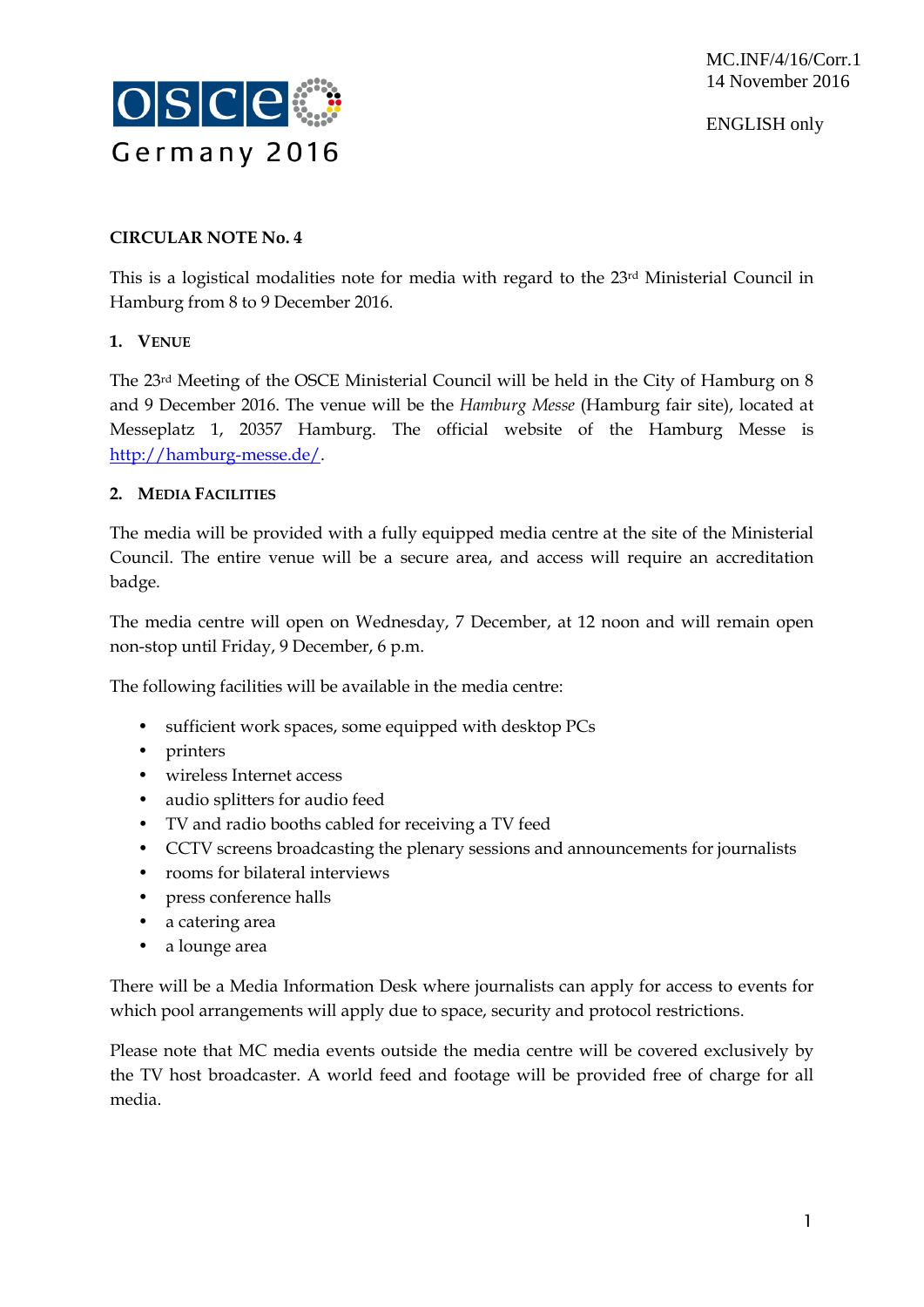

### **3. MEDIA ACCREDITATION**

To obtain accreditation, media representatives must send their complete name, date and place of birth, passport number, nationality, postal address, e-mail address and the name and country of their media company to [presse@diplo.de](mailto:presse@diplo.de) by 30 November 2016, 6 p.m. at the latest. Only registrations in English or German will be accepted. Following the submission of this initial e-mail, media representatives will receive a reply by e-mail in due time, confirming their registration.

Accreditation badges can be picked up at the media accreditation centre at *Eingang West* (West Entrance) of the conference venue, from Wednesday, 7 December until Friday, 9 December, between 9 a.m. and 10 p.m. The West Entrance can be accessed most conveniently from public transport station *Sternschanze* (metro and urban railway).

Vehicles for live broadcasting from the event (SNG trucks) can be parked in a designated parking area in front of the media centre. Advance registration of SNG trucks and their drivers is mandatory. Please send the following details by e-mail to [presse@diplo.de](mailto:presse@diplo.de) until 15 November 2016 at latest: Name of media company, full name of SNG crew members, license plate number and type of vehicle.

## **4. HOTEL RESERVATIONS**

Arrangements for hotel rooms in Hamburg have been made with the official booking agent INTERPLAN. All INTERPLAN bookings will be automatically exempt from the Hamburg Culture and Tourism Tax. Hotel allocations for media are valid until **24 October 2016** and cannot be accessed from outside the booking platform. After this date, neither availability nor preferential rates can be guaranteed. Hotel rooms will be allocated on a first come, first served basis.

Detailed information about hotels, room reservations, payment, refunds and modifications is available on the official online booking platform.

The German Chairmanship strongly recommends that journalists make their hotel reservations as soon as possible, especially for bookings outside the period of 6-10 December 2016 (four nights). For any date prior to 6 December and/or after 10 December, reservations will be processed on request and subject to availability.

Reservations must be made using the following link:

<https://interplan.eventsair.com/hh-osze16/press/Site/Register>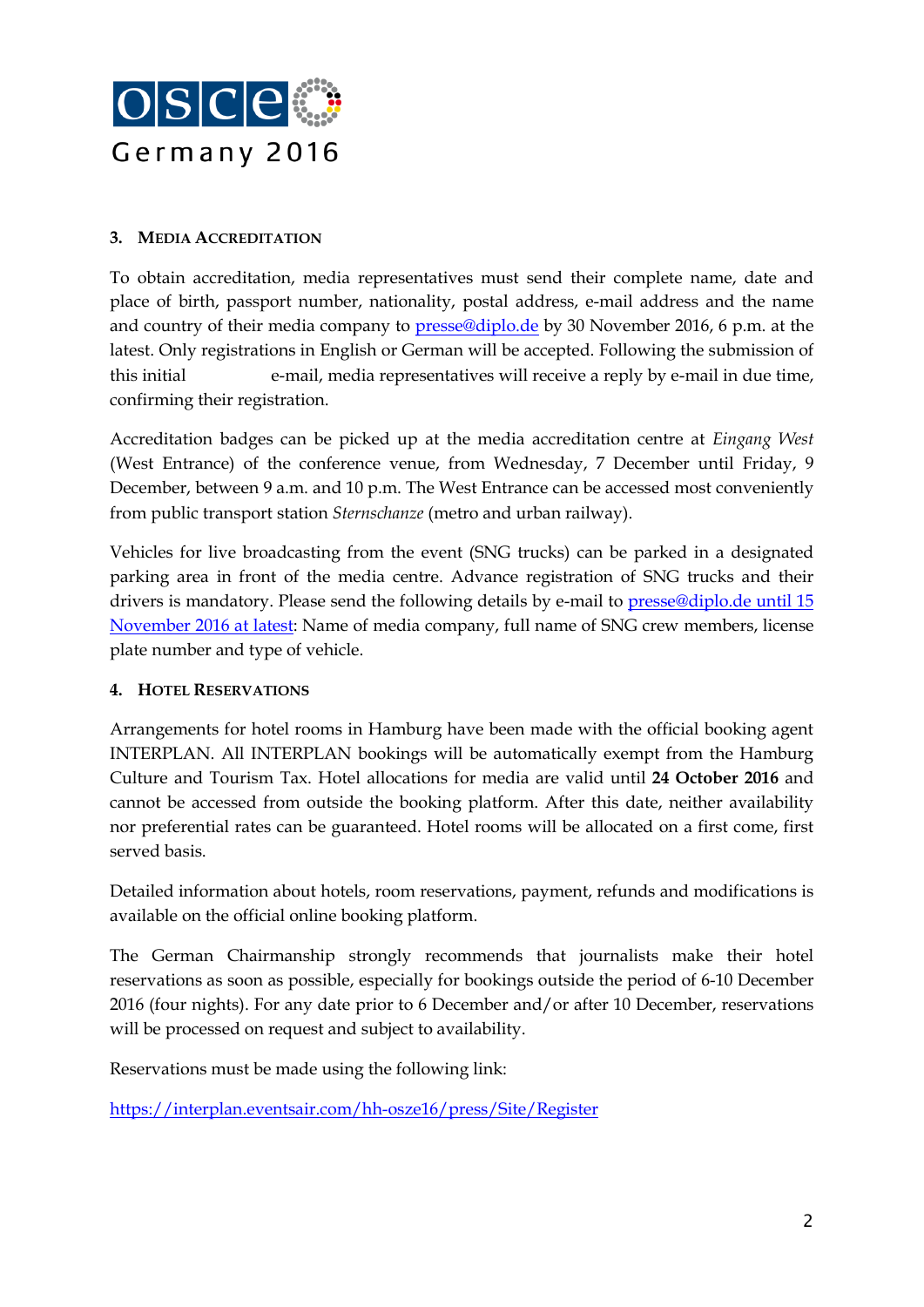

Bookings must be guaranteed by a valid credit card. The entire amount due will be charged directly by the hotel upon arrival. The reservation platform is open as of now. INTERPLAN can be contacted by e-mail at the following address: [osce-hotel@interplan.de](mailto:osce-hotel@interplan.de)

## **5. TRANSPORT**

From Wednesday, 7 December, through to Friday, 9 December (inclusive), accredited journalists can use public transport in Hamburg free of charge. Upon arrival at the accreditation centre, they will receive the necessary passes.

#### **5.1. ARRIVAL BY PLANE**

There are daily regular flights to Hamburg from a large number of European cities [\(www.hamburg-airport.de/en/\)](http://www.hamburg-airport.de/en/). Please note that an OSCE Ministerial Council information desk will be provided at Hamburg Airport.

#### **5.2. ARRIVAL BY TRAIN**

There are hourly regular trains from Berlin Central Station to Hamburg Central Station (journey time is approx. two hours), as well as regular trains from all other major German cities that run every two hours. Trains may pass through major cities and/or capitals in northern Europe on their way to Hamburg. Travel arrangements can be made with Deutsche Bahn (www.bahn.de).

While the Hamburg main station is located directly in the city centre, Hamburg Dammtor station is within walking distance of the venue.

#### **6. VISA REGULATIONS**

Visa requirements must be met before arrival in Germany. Journalists requiring an entry visa must submit their request to the competent authorities at least two weeks prior to the expected travel date. In general, this will be the German Embassy or Consulate in their country of residence. We recommend scheduling an appointment for this.

For detailed national visa regulations, please refer to the annex.

#### **7. GENERAL INFORMATION**

#### **7.1. CURRENCY**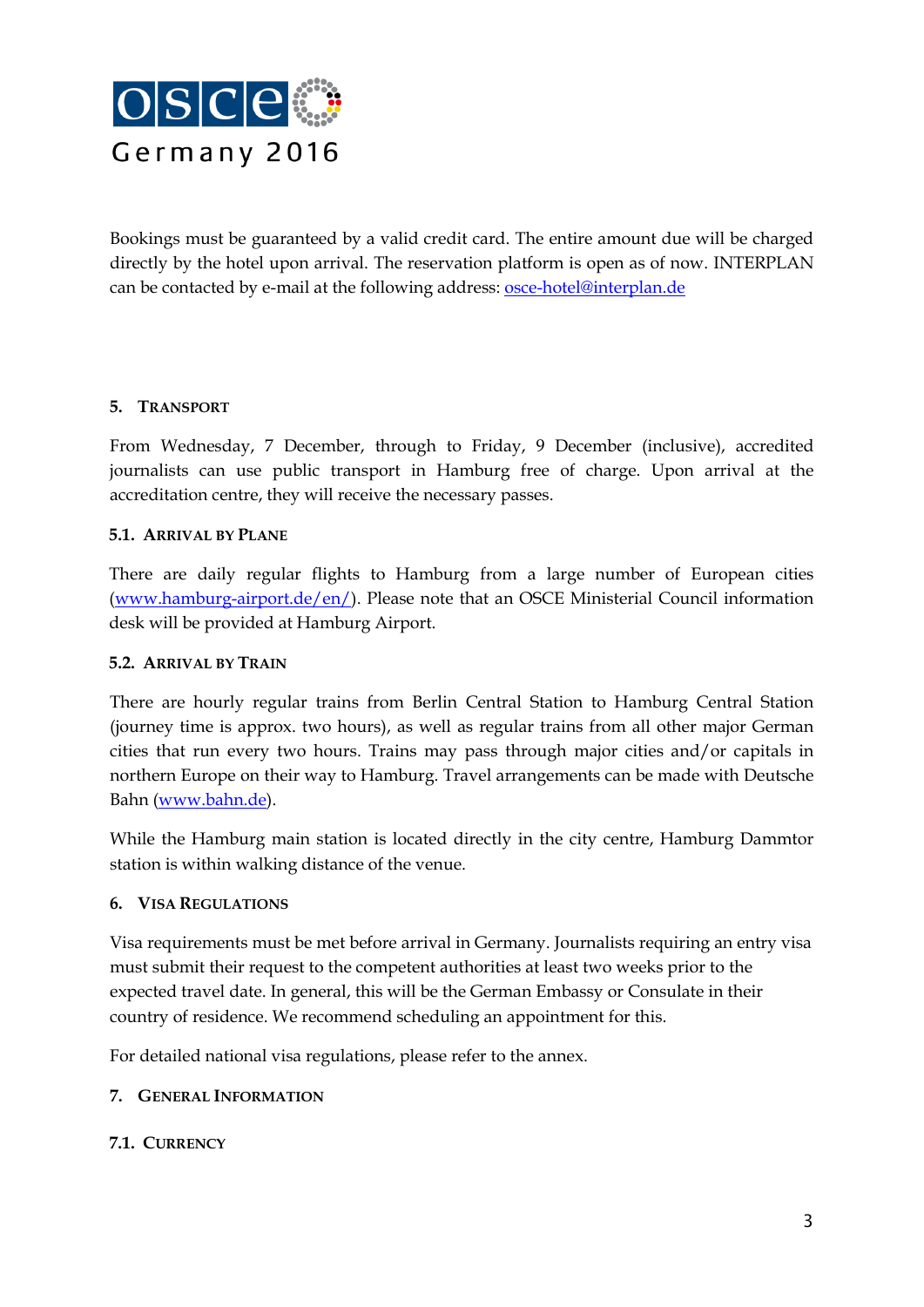

The official German currency is the euro. One euro = 100 cents, the smallest coin in use is 1 cent.

Current euro exchange rates can be found at: www.ecb.europa.eu/stats/exchange/eurofxref/html/index.en.html

It is recommended to have a small amount of cash (50 euros) on hand upon arrival, or to exchange money at the airport or railway station for immediate expenses.

## **7.2. BUSINESS HOURS**

Shops are generally open from Monday to Saturday from 8.30 a.m. to 8.00 p.m. though times may differ. On Sundays most shops are closed.

## **7.3. BANKS AND CREDIT CARDS**

Most banks are open from Monday to Friday 9.00 a.m. to 6.00 p.m. Almost all banks have automated teller machines (ATMs) that accept overseas bank cards and are accessible from outside (look for *Geldautomat* signs). Please check with your local bank before departure whether your bank card is valid in Germany. Credit cards, such as American Express, MasterCard and Visa are generally accepted in Germany, though not all shops and restaurants accept credit or debit cards.

#### **7.4. ELECTRICITY SUPPLY**

The electric current used throughout Germany is 230 volts AC, 50 Hz (continental European standard). Wall outlets are compatible with other continental European plugs.

#### **7.5. CLIMATE**

In December, the average minimum temperature in Hamburg is  $0^{\circ}C$  and the average maximum temperature is 5°C.

#### **7.6. LOCAL TIME**

UTC/GMT +1 hour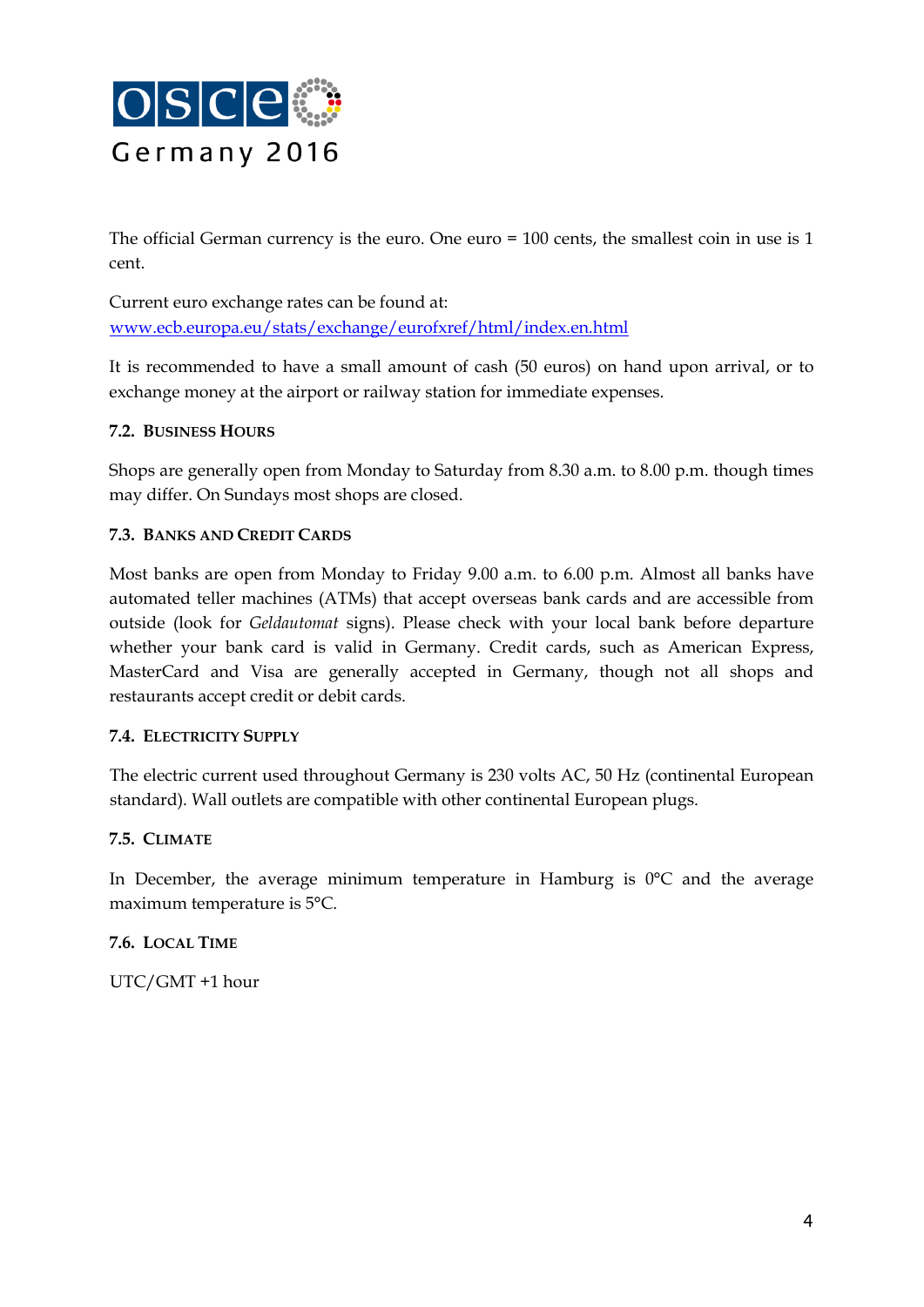

## **Annex: Visa requirements for media representatives at the OSCE Ministerial Council**

## **OSCE participating States**

| Country                | Visa requirements                                                                 |
|------------------------|-----------------------------------------------------------------------------------|
| Albania                | No visa required for a stay of up to 90 days when holder of<br>biometric passport |
| Andorra                | No visa required                                                                  |
| Armenia                | Visa required                                                                     |
| Austria                | No visa required                                                                  |
| Azerbaijan             | Visa required                                                                     |
| <b>Belarus</b>         | Visa required                                                                     |
| Belgium                | No visa required                                                                  |
| Bosnia and Herzegovina | No visa required for a stay of up to 90 days when holder of<br>biometric passport |
| Bulgaria               | No visa required                                                                  |
| Canada                 | No visa required                                                                  |
| Croatia                | No visa required                                                                  |
| Cyprus                 | No visa required                                                                  |
| Czech Republic         | No visa required                                                                  |
| Denmark                | No visa required                                                                  |
| Estonia                | No visa required                                                                  |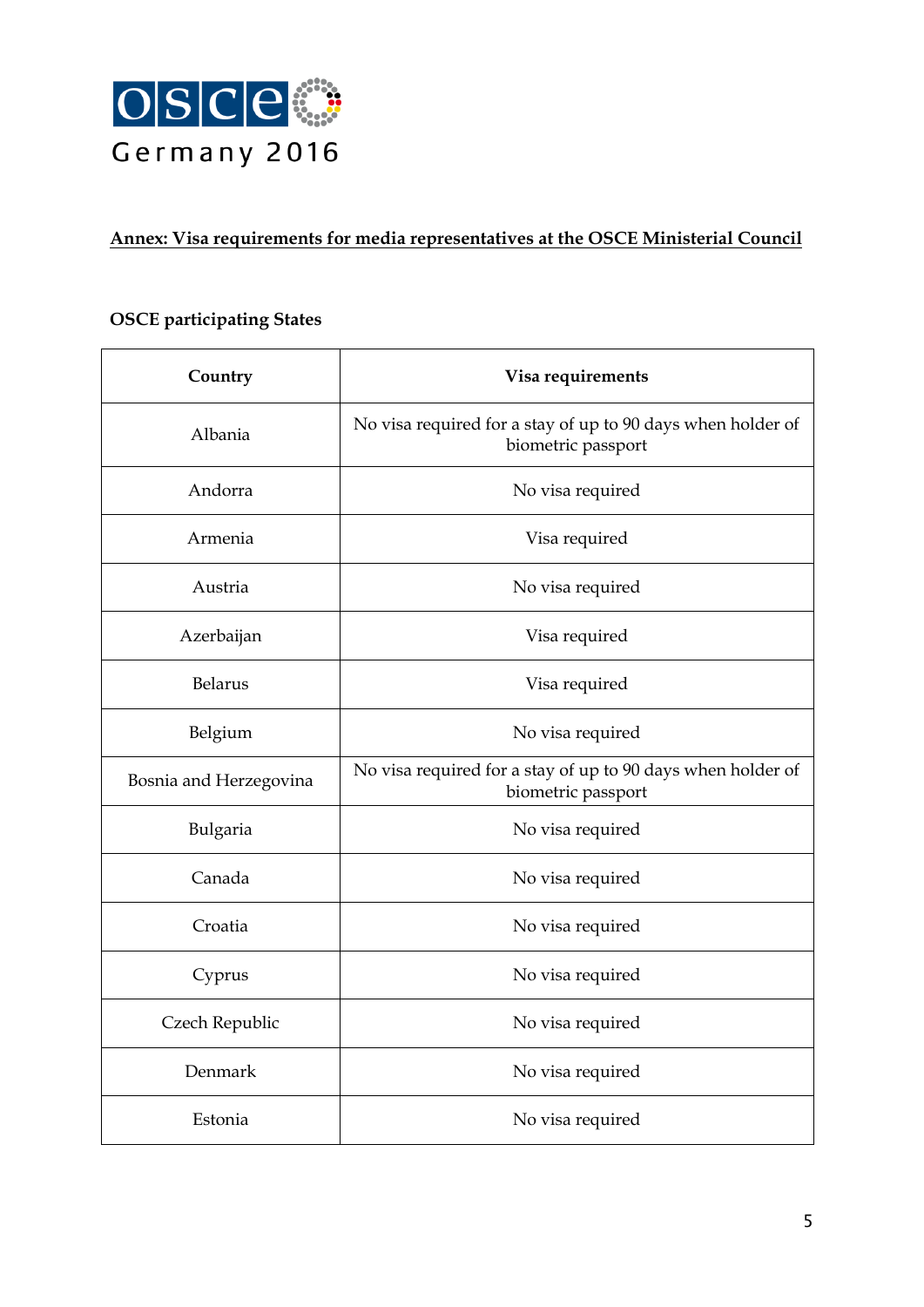

| Country         | Visa requirements                                                                 |
|-----------------|-----------------------------------------------------------------------------------|
| Finland         | No visa required                                                                  |
| France          | No visa required                                                                  |
| Georgia         | Visa required                                                                     |
| Greece          | No visa required                                                                  |
| <b>Holy See</b> | No visa required                                                                  |
| Hungary         | No visa required                                                                  |
| Iceland         | No visa required                                                                  |
| Ireland         | No visa required                                                                  |
| Italy           | No visa required                                                                  |
| Kazakhstan      | Visa required                                                                     |
| Kyrgyzstan      | Visa required                                                                     |
| Latvia          | No visa required                                                                  |
| Liechtenstein   | No visa required                                                                  |
| Lithuania       | No visa required                                                                  |
| Luxembourg      | No visa required                                                                  |
| Malta           | No visa required                                                                  |
| Moldova         | No visa required for a stay of up to 90 days when holder of<br>biometric passport |
| Monaco          | No visa required                                                                  |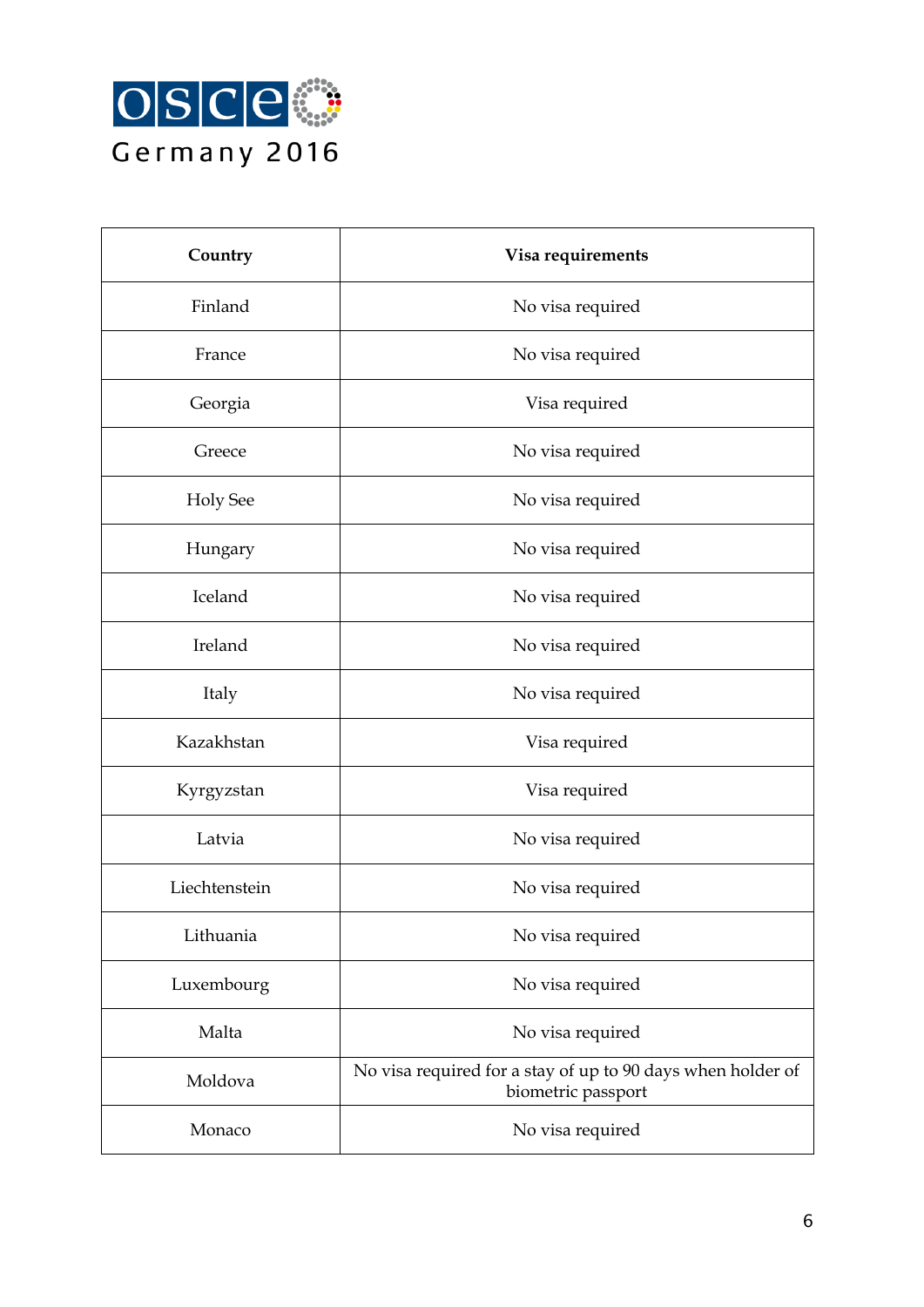

| Country                                      | Visa requirements                                                                 |
|----------------------------------------------|-----------------------------------------------------------------------------------|
| Mongolia                                     | Visa required                                                                     |
| Montenegro                                   | No visa required for a stay of up to 90 days when holder of<br>biometric passport |
| Netherlands                                  | No visa required                                                                  |
| Norway                                       | No visa required                                                                  |
| Poland                                       | No visa required                                                                  |
| Portugal                                     | No visa required                                                                  |
| Romania                                      | No visa required                                                                  |
| <b>Russian Federation</b>                    | Visa required                                                                     |
| San Marino                                   | No visa required                                                                  |
| Serbia                                       | No visa required for a stay of up to 90 days when holder of<br>biometric passport |
| Slovakia                                     | No visa required                                                                  |
| Slovenia                                     | No visa required                                                                  |
| Spain                                        | No visa required                                                                  |
| Sweden                                       | No visa required                                                                  |
| Switzerland                                  | No visa required                                                                  |
| Tajikistan                                   | Visa required                                                                     |
| the former Yugoslav<br>Republic of Macedonia | No visa required for a stay of up to 90 days when holder of<br>biometric passport |
| Turkey                                       | Visa required                                                                     |